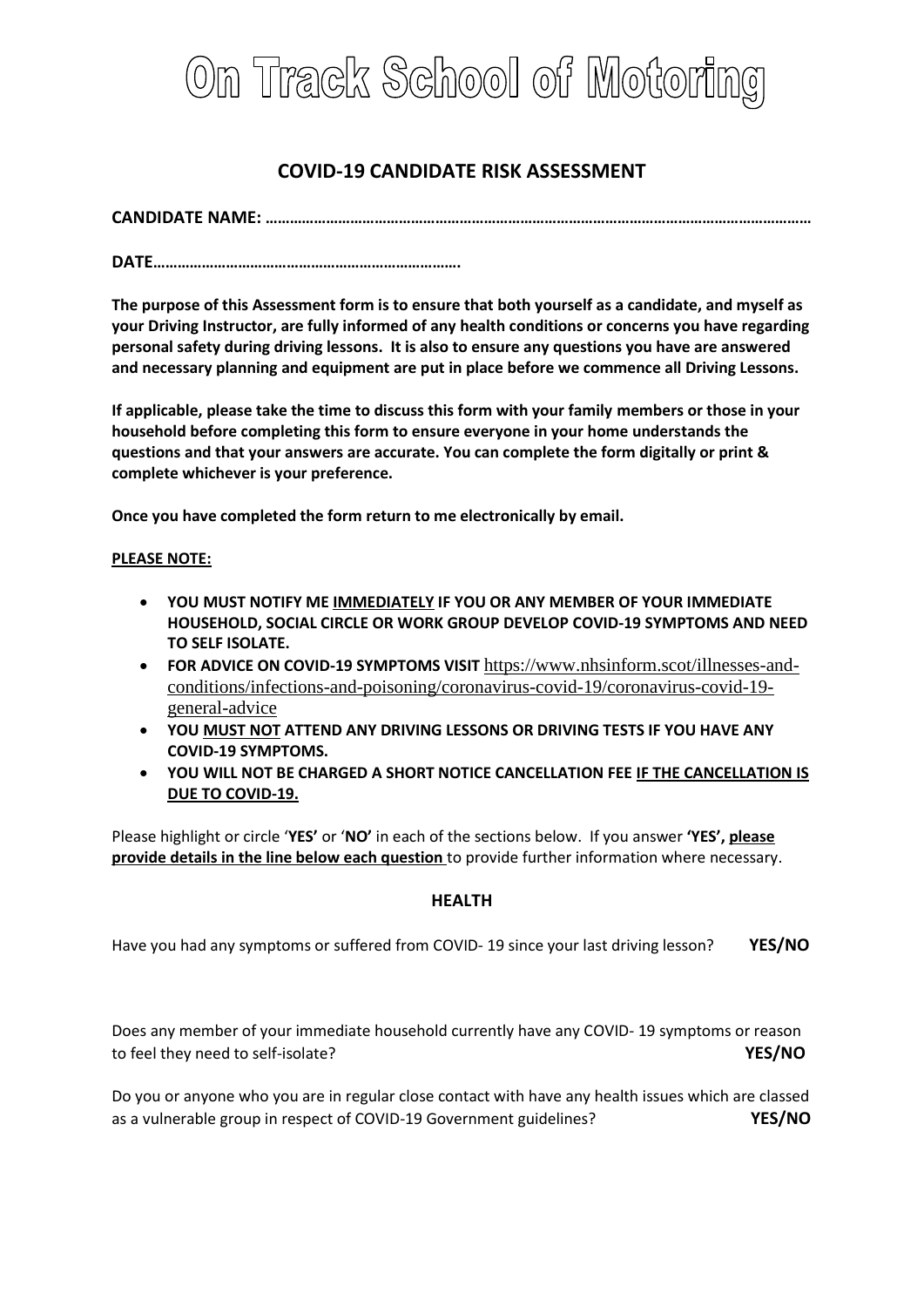

If 'YES' to the above, I will need to call you to have a chat about your personal situation regarding your lesson plan and agree timescales.

### **PERSONAL PROTECTIVE EQUIPMENT (PPE)**

Do you have any allergies or health conditions that means you would not be able to use Hand Sanitiser provided by me? **YES/NO** 

If 'YES', you must bring your own products to cleanse your hands and keep you safe before touching the vehicle or controls in the car.

I may be wearing a face covering during lessons in order to minimise risk from myself to you. This means my voice may not be as clear or loud. Do you have any difficulties with hearing? **YES/NO**

If 'YES', please advise details so we can discuss options to work round this issue.

| Do you plan to wear a face covering during lessons?      | YES/NO |
|----------------------------------------------------------|--------|
| If 'YES', will you be able to provide your own covering? | YES/NO |

I may be wearing protective gloves during lessons to minimise the risk of skin to skin contact. Do you have any allergies to latex or synthetic products? If 'YES', I will need to discuss a plan with you prior to lessons to work around this issue. **YES/NO** 

| Do you plan to wear protective gloves during lessons?  | <b>YES/NO</b> |
|--------------------------------------------------------|---------------|
| If 'YES', will you be able to provide your own gloves? | YES/NO        |

#### **CAR CLEANLINESS**

I will be Sanitising the car between every lesson and before and after driving tests with anti-virus grade sanitiser. This means I will be wiping down all touchable surfaces with this sanitiser in spray and/or wipes form.

Surfaces include, door frames, door handles inside and out, controls (signals, gear stick, parking brake, bonnet release), mirrors, seatbelts, seat adjusters and seats.